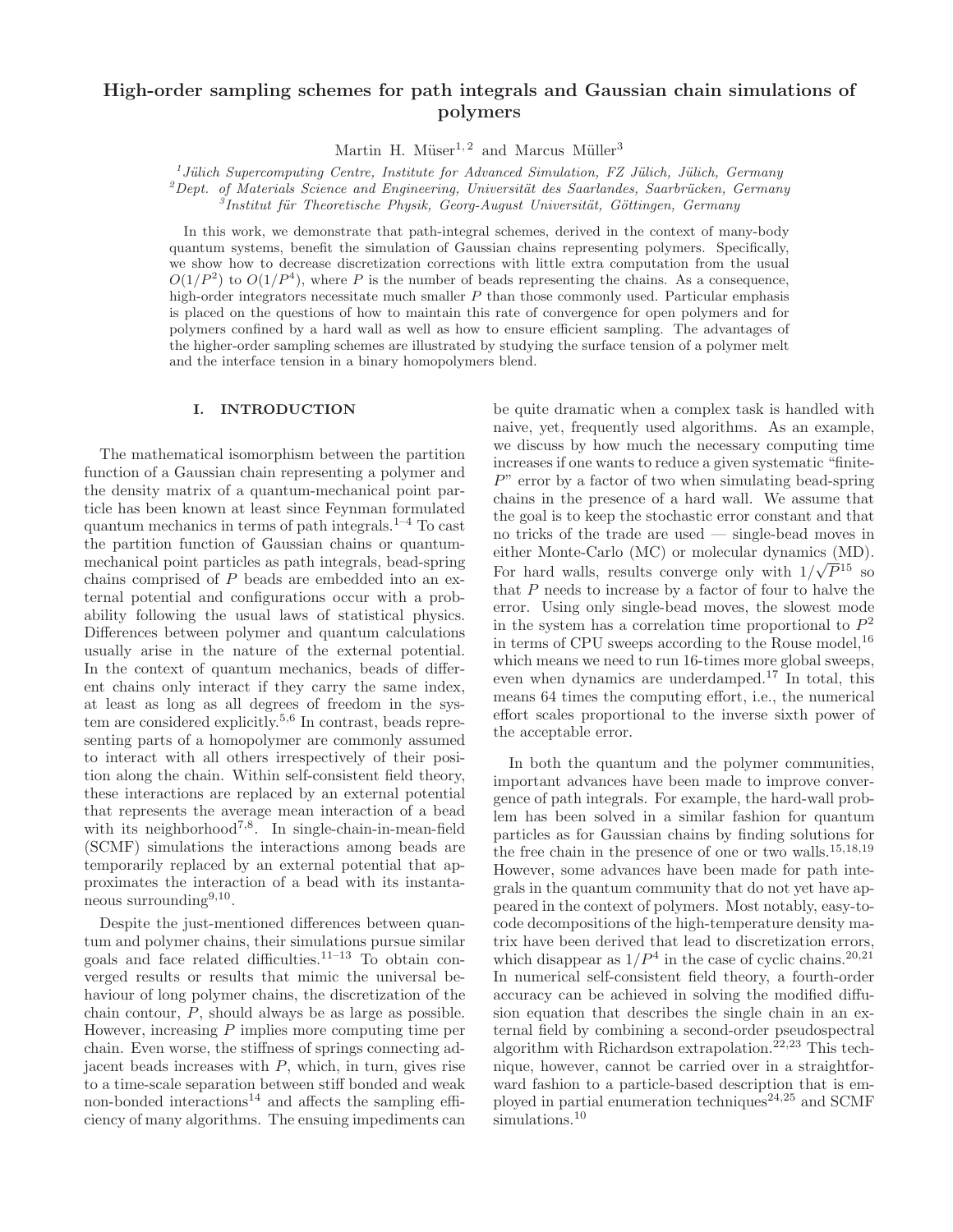In addition, a sampling algorithm called "staging" was proposed 30 years ago to be used in path-integral Monte Carlo simulations.<sup>26</sup> It allows one to resample a given fraction of a bead-spring chain in an external potential at a roughly constant acceptance ratio, no matter how large P. Slowing down due to Rouse dynamics is thereby completely eliminated. If both concepts could be combined, one would only need  $2^{1/4}$  rather than  $2^6$  times the computing time, when decreasing the error of our chain in front of a hard wall by a factor of two. However, convergence can also be dramatically improved when no hard walls are present.

In this work, we study to what extent the advances on the higher-order density-matrix decomposition benefit the simulation of linear Gaussian chains, including polymers adjacent to a hard wall and narrow interfaces in strongly segregated polymer blends. The good convergence for closed chains is not automatically maintained for open chains, because, as we demonstrate in this paper, particular caution has to be taken for the acquisition of averages over an open chain. Moreover, we describe how to adopt the staging algorithm in the presence of a hard wall. The advantage of a hard-wall adjusted staging move is that no more trial moves can be rejected. The latter frequently happens when the effect of the hard wall on the finite- $P$  chain is reflected by the presence of an effective (P-dependent) potential. As a consequence of the hard-wall staging algorithm, large fractions of a chain can be sampled in a single step with good acceptance ratio.

Our manuscript is arranged as follows: In section II, we describe high-order density-matrix decompositions and the staging algorithm including our extensions of these schemes. Results are presented in section III and conclusions are drawn in section IV.

## II. THEORY AND METHODS

### A. Approximations to path integrals

We consider the one-dimensional path-integral

$$
I(\tau, x_0, x_1) \equiv C \int_{x(0) = x_0}^{x(\tau) = x_1} \mathcal{D}[x(t)] \exp\{-\mathcal{H}[x(t)]\} \tag{1}
$$

with

$$
\mathcal{H}[x(t)] = \frac{1}{\tau} \int_0^{\tau} dt \left[ \frac{1}{2} \left\{ \frac{\tau}{\lambda} \frac{\partial x(t)}{\partial t} \right\}^2 + v\{x(t)\} \right]. \tag{2}
$$

Here,  $x(t)$  is a path having  $x(t = 0) = x_0$  as starting point and  $x(t = \tau) = x_1$  as end point. t is the variable on which the paths depend. It runs from 0 to  $\tau$ , while  $\lambda$  is a parameter controlling to what extent paths want to localize. The prefactor  $C$  is a normalization constant, which can depend on  $\tau$  and  $\lambda$  but not on the realization of the paths. It is irrelevant for the purpose of this study.

We abstain from giving a detailed account of pathintegrals in the context of quantum mechanics or polymer physics and instead refer to pertinent literature.<sup>10,27</sup> It shall suffice to state the interpretation of various terms.  $0 \le t \le \tau = \hbar / k_{\text{B}}T$  is called imaginary time in quantum physics, where  $\hbar$  is the reduced Planck constant and  $k_BT$ the thermal energy, while in polymer physics  $t$  tends to be chosen as a unitless variable indexing the path of a linear polymer with a dimensionless number  $0 \le t \le \tau = 1$ . The parameter  $\lambda$  corresponds to  $\hbar/\sqrt{mk_BT}$  in quantum physics, which is the thermal de Broglie wavelength divided by  $\sqrt{2\pi}$ , *m* being the mass of the particle, or  $\lambda = R_{\text{EE}} / \sqrt{D}$  in polymer physics, where  $R_{\text{EE}}$  is the rootmean-square end-to-end radius of a free polymer embedded in D-dimensional space. Moreover,  $v(x)$  is the external potential energy per length measured in units of the thermal energy  $k_BT$ . In the following we measure all energies in units of  $k_BT$ . Lastly,  $I(\tau, x_0, x_1)$  corresponds to either the real-space representation of the density matrix of a quantum point particle or to the probability density of a polymer to have its head and tail monomer be located, respectively, at  $x_0$  and  $x_1$ .

In the following, we call the integrand on the r.h.s of equation (1) the propagator in imaginary time, or simply the propagator. Numerical evaluations of path integrals require one to factorize the propagator into shorttime propagators and to find approximations for them. These approximations then translate into discretization recipes for the r.h.s. of equation (2). Factorization can be achieved, for example, by (recursively) making use of the identity

$$
I(\tau, x_0, x_1) \propto \int_{-\infty}^{\infty} dx' I\left(\frac{\tau}{2}, x_0, x'\right) I\left(\frac{\tau}{2}, x', x_1\right), \quad (3)
$$

or by factorizing the original propagator into  $P$  terms rather than into two terms as done implicitly in equation (3). As a brief side remark, we note that the proper choice of the normalization constant C allows one to replace the proportionality sign in equation (3) or related factorizations with an equality sign.

In Dirac notation, one can write

$$
I\left(\Delta \tau, x_t, x_{t+\Delta \tau}\right) = \langle x_t | e^{-\hat{\mathcal{H}}/P} | x_{t+\Delta \tau} \rangle, \tag{4}
$$

with an effective Hamiltonian  $\hat{\mathcal{H}}$ 

$$
\hat{\mathcal{H}} = \frac{\lambda^2 \partial_x^2}{2} + \hat{v},\tag{5}
$$

where  $\partial_x$  denotes a partial derivative with respect to x and  $\hat{v}$  the potential energy operator. Moreover,  $\Delta \tau =$  $\tau/P$ .

So far, no approximations have been made. However, to evaluate the r.h.s. of equation (4), which one may want to call the short-time propagator, one can write

$$
e^{-\hat{H}/P} = e^{-\hat{v}/2P} e^{-\lambda^2 \partial_x^2/2P} e^{-\hat{v}/2P} + O(1/P^3), \qquad (6)
$$

where the  $O(1/P^3)$  error is valid for potentials whose second-order derivative is not divergent.28,29 Inserting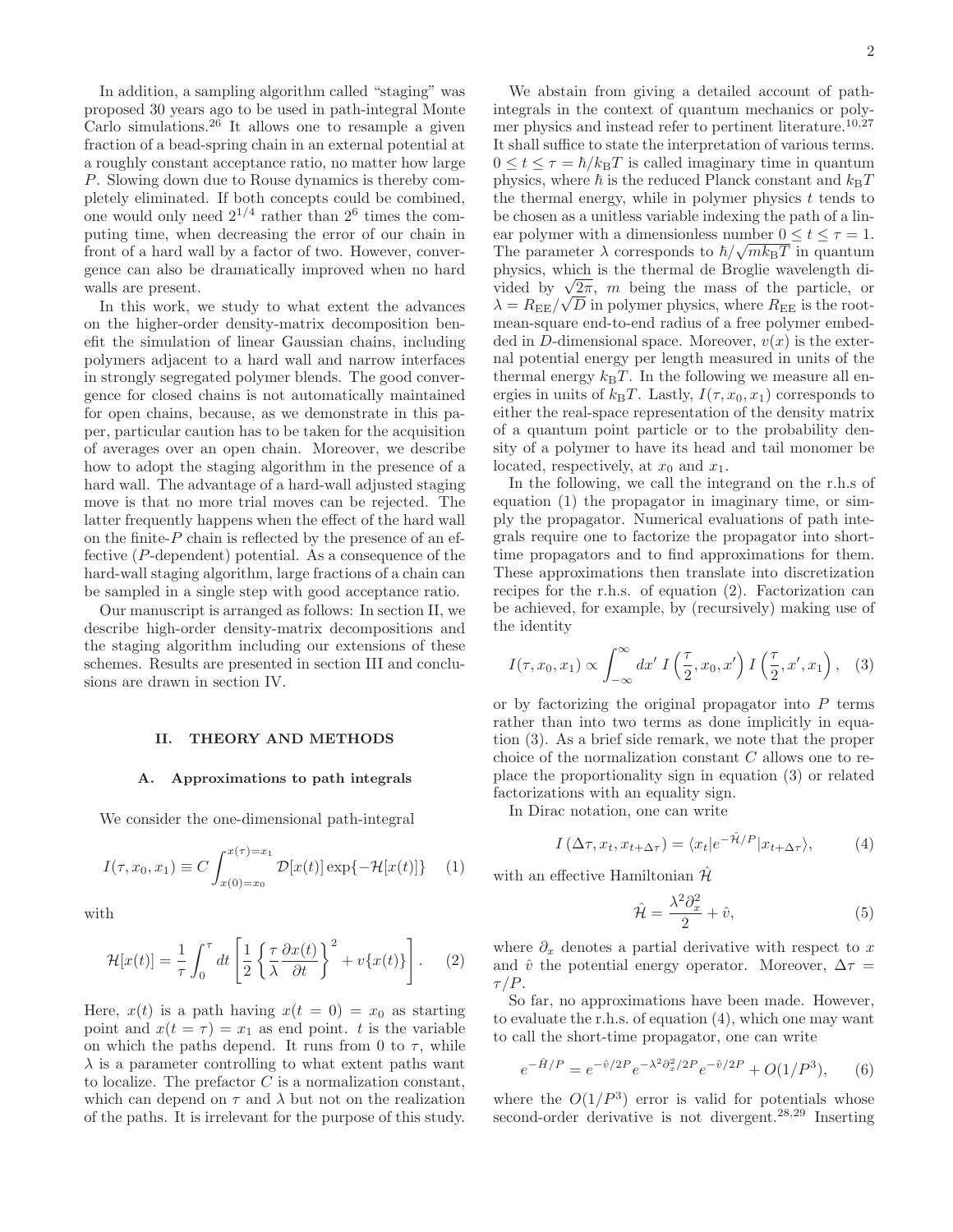this approximation into equation (4) and evaluating it yields,

$$
I\left(\Delta\tau, x_t, x_{t+\Delta\tau}\right) \approx C e^{-\{v(x_t) + v(x_{t+\Delta\tau})\}/2P}
$$

$$
\times e^{-P(x_t - x_{t+\Delta\tau})^2/2\lambda^2} \tag{7}
$$

which can be used to identify a finite-difference approximation of summands in equation (2) as

$$
\mathcal{H}[x(t)] = H(x_0, \cdots, x_P) + O(1/P^2)
$$
  
\n
$$
\approx \frac{P}{2\lambda^2} \sum_{n=1}^P (x_n - x_{n-1})^2 + \frac{1}{P} \sum_{n=0}^P w_n v(x_n) \tag{8}
$$

where we now write the end-point of the path as  $x_P$ . The weights for the energies are  $w_n = 1$  except  $w_0 = w_P =$ 1/2, i.e., the potential energy is integrated along the path according to the trapezoidal rule. In the following, the term "primitive propagator (PP)" relates to a path integral whose integrand is discretized in the just-described way, i.e., according to Eq. (8).

This equation corresponds to a discretization of the Edwards Hamiltonian of a Gaussian chain, i.e., a chain consists  $P + 1$  beads that are connected via P harmonic springs. Full beads are placed between two adjacent springs, whereas the terminal beads are only "half" beads. In the context of polymer physics, the standard discretization of the Edwards Hamiltonian (DEH) is slightly different, i.e., one gives each bead an identical weight, which would translate into  $w_n = P/(P + 1)$ .

More accurate decompositions of the density operator than that in equation (6) have been proposed in the past few decades,29,30 most notably by Takashi and Imada.<sup>31</sup> A disadvantage of their and related approaches is that taking mean values of observables turns out more elaborate than when using the primitive propagator. Recently,  $Chin<sup>20</sup>$  proposed a new decomposition of the short-time propagator, which, like Takahshi-Imada propagator, 31 has leading errors that scale as  $O(1/P^4)$  but does not necessitate elaborate redefinitions of observables, as pointed out by Jang et  $al^{21}$  Defining

$$
\hat{t} = \lambda^2 \partial_x^2 / 2,\tag{9}
$$

the decomposition reads

$$
e^{-2\hat{H}/P} = e^{-\hat{v}/3P}e^{-\hat{t}/P}e^{-4\hat{v}_{\rm g}/3P}e^{-\hat{t}/P}e^{-\hat{v}/3P},
$$
 (10)

where the operator  $\hat{v}_{g}$  is the operator with the eigenvalue

$$
v_{g}(x) = v(x) + \frac{1}{12P^{2}} (\partial_{x}v)^{2}.
$$
 (11)

for a given  $|x\rangle$ . The pertinent expression for the discretized version of  $\mathcal{H}[x(t)]$  can be obtained in a similar fashion as for the primitive propagator. They are summarized in section II B

For ring polymers or cyclic chains,  $x_0 = x_P$ , observables can be defined only on "even beads" (given that we start enumerating monomers with  $n = 0$ ) according to

$$
\langle O \rangle_{\rm CC} = \frac{2}{P} \sum_{n=0,2,...}^{P-2} \langle O(x_n) \rangle_{\rm HOA} + O(1/P^4), \qquad (12)
$$

where the index CC stands for cyclic chains and HOA for an estimate based on the higher-order approximation propagator of Eq. (10). As we discuss in the following, Eq. (12) is not valid for open chains.

To substantiate this claim, it is easiest to consider an example. Fig. 1 shows how the mean external potential energy of individual beads depends on their index  $n$ , or to be more precise, on the ratio  $n/P$ . In the given example, we consider a chain with  $\lambda = \tau = 1$  and an external harmonic potential  $v(x) = kx^2/2$  with  $k = 64$ . One can see that the even-numbered beads of the HOA calculation with contour discretization  $P = 16$  correspond quite closely to the converged results. In fact, further analysis confirms that errors on even-number beads are  $O(1/P<sup>4</sup>)$ . In contrast, odd-numbered beads as well as the calculations using the primitive-propagator with the same chain discretization,  $P = 16$ , deviate from the converged results in a clearly visible fashion.



FIG. 1: Mean external potential energy of beads as a function of their index *n* for  $\lambda = \tau = 1$  and  $v(x) = kx^2/2$  with  $k = 64$ . The full line shows converged results for  $P \gg 1$  while symbols show data for  $P = 16$ . Blue diamonds represent averages obtained with a higher-order approximation (HOA) to the propagator, while red crosses refer to those obtained with the primitive propagator (PP).

To obtain accurate estimates for the mean external potential  $\langle v \rangle$ , whose error only increases proportional to  $1/P<sup>4</sup>$ , one needs to sum over the  $\langle v\{x(t = n/P)\}\rangle$  curve with an algorithm that converges sufficiently fast. Since the trapezoidal rule leads to  $O(1/P^2)$  errors, we propose to resort to (a composite) Simpson's rule, which is sufficiently accurate to allow for an  $O(1/P^4)$  convergence. This leads to expressions that differ from Eq. (12), which are also summarized in section II B

Finally, we note that the review of higher-order approximations and the proposition to use Simpson's rule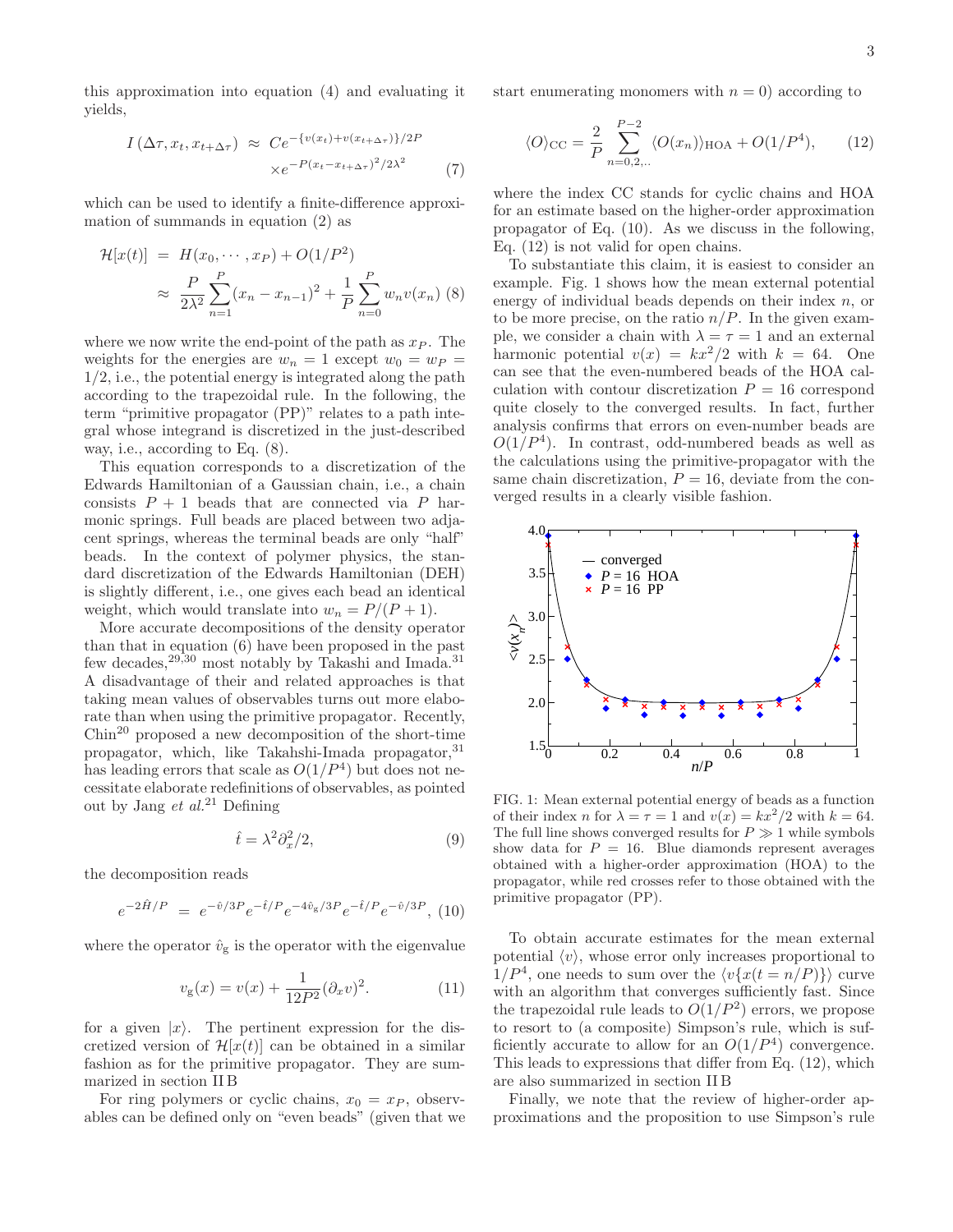| $n\%4$           | $w_n$ | $f_n^{\rm c}$ | $w_n^{\mathrm{m}}$ |
|------------------|-------|---------------|--------------------|
| $\left( \right)$ | 2/3   | 0             | 4/3                |
| 1                | 4/3   | 1             | 0                  |
| 2                | 2/3   | 0             | 8/3                |
| 3                | 4/3   | 1             | 0                  |
| except           |       |               |                    |
| $n=0$            | 1/3   | 0             | 2/3                |
| $n = P$          | 1/3   | 0             | 2/3                |

TABLE I: Value of weighting coefficients as a function of the bead index n. The modulo function is denoted as  $n\%4$ . The enumeration starts at  $n = 0$  and ends at P, which must be an integer multiple of 4.  $w_n$  gives the weight of the energy in the Boltzmann factor.  $f_n^c$  states if the square-gradient corrections needs to be added to  $v(x)$  to yield  $v_g(x)$ . Lastly,  $w_n^{\text{m}}$  states the weight of an observable in a measurement.

for the measurement of observables defined on open chains only relate to non-grafted polymers. Once chains are tethered with one head-group to a wall, one may have to simulate them differently than non-grafted chains in order to maintain  $O(1/P^4)$  convergence. This issue will be addressed in a separate study.

## B. Implementation of higher-order approximations

While the derivation of higher-order approximations to path integrals may be seen as somewhat cumbersome, its implementation can be achieved in a rather straightforward fashion. In this section, we explain what needs to be done if a conventional code, e.g., one based on the primitive propagator, is present.

First, no differences appear as to the handling of the springs connecting two beads. Second, for each bead, we need to evaluate the potential  $v(x_n)$  as before. Third, we need to evaluate the square-gradient correction to  $v(x_n)$ only on beads with an odd index given that we start enumerating beads with  $n = 0$ . For self-consistent theory calculation on polymers this should not be an expensive procedure, because derivatives can be evaluated numerically at moderate expense. Fourth, measurements are only taken on even beads and the weights of an observable evaluated at  $x_n$  follow from the composite Simpson's rule. In all cases, except for the head and the tail monomer, every bead with an index that is an integer multiple of four is both a starting point as well as an end point of Simpson rule. Thus, the value of P needs to be an integer multiple of four, as Simpson's rule necessitates two starting point, a mid point, and an endpoint. We summarize the results in table I.

The resulting expression for observables defined as integrals over open chains (OC) is

$$
\langle O \rangle_{\text{OC}} = \frac{1}{P} \sum_{n=0}^{P} w_n^{\text{m}} \langle O(x_n) \rangle_{\text{HOA}} + O(1/P^4), \qquad (13)
$$

where the weights are taken from Tab. I. The rule to obtain averages for observables is also valid for the external potential, although it differs from the expression entering the Boltzmann factor. The latter is

$$
v[x(t)] = \frac{1}{P} \sum_{n=0}^{P} w_n \left\{ v(x_n) + f_n^c \Delta v_g(x_n) \right\},\qquad(14)
$$

which replaces the second summand of Eq. (8) in calculations based on the higher-order approximation to the propagator. Here,  $\Delta v_{\rm g}(x)$  refers to the square-gradient correction  $v_{\rm g}(x) - v(x) = {\partial v(x) / \partial x}^2 / 12P^2$ .

#### C. Free-particle staging

As the continuum approximation of the path is increasingly better realized for larger  $P$ , numerical approaches solely based on single-bead dynamics quickly slow down. The reason is that the correlation time, as measured in MD time steps or in number of MC sweeps, increases with  $P<sup>2</sup>$  (Rouse dynamics). A similar problem is known from numerical evaluations of path integrals, for which an efficient sampling algorithm, called staging, was proposed three decades ago.<sup>26</sup> It overcomes the problem that springs connecting two adjacent beads become stiffer thereby making single-bead MC trial moves more inefficient with an increasing number of beads representing the path.

The idea of the staging technique is to make a trial move of a chain segment such that a single trial move has the (exact) stochastic properties of a segment that is not coupled to external potentials. The relative probability of the trial path  $x_{\text{trial}}(t)$  and the existing path  $x(t)$  then becomes

$$
Pr_r = \exp\left(-\int_{\tau_1}^{\tau_2} dt \{v[x_{\text{trial}}(t)] - v[x(t)]\}\right), \quad (15)
$$

which in turn can be used as a transition probability in the Metropolis algorithm.

The sampling of free segments proceeds as follows: Assume that the fixed end points  $t_1$  and  $t_3$  both lie within the Gaussian chain, i.e., within the interval  $[0, \tau]$ , see equation (1). The effective interaction of the midpoint bead at  $t_2 = (t_1 + t_3)/2$  is a harmonic coupling to the beads at  $t_1$  and  $t_3$ , each time with an effective inverse spring constant of  $k_{12}^{-1} = k_{23}^{-1} = (t_3 - t_1)\lambda/2$ . Since the two springs act in parallel, their action adds to a net inverse spring constant of

$$
k^{-1} = (t_3 - t_1)\lambda/4.
$$
 (16)

Thus, the center bead will fluctuate around the center of mass of the two fixed outer beads with a normal distribution whose second moment is  $k^{-1}$ , or  $k_BT/k$  if  $k_BT$ is not chosen as unit for the thermal energy. One can realize the correct distribution by assigning the following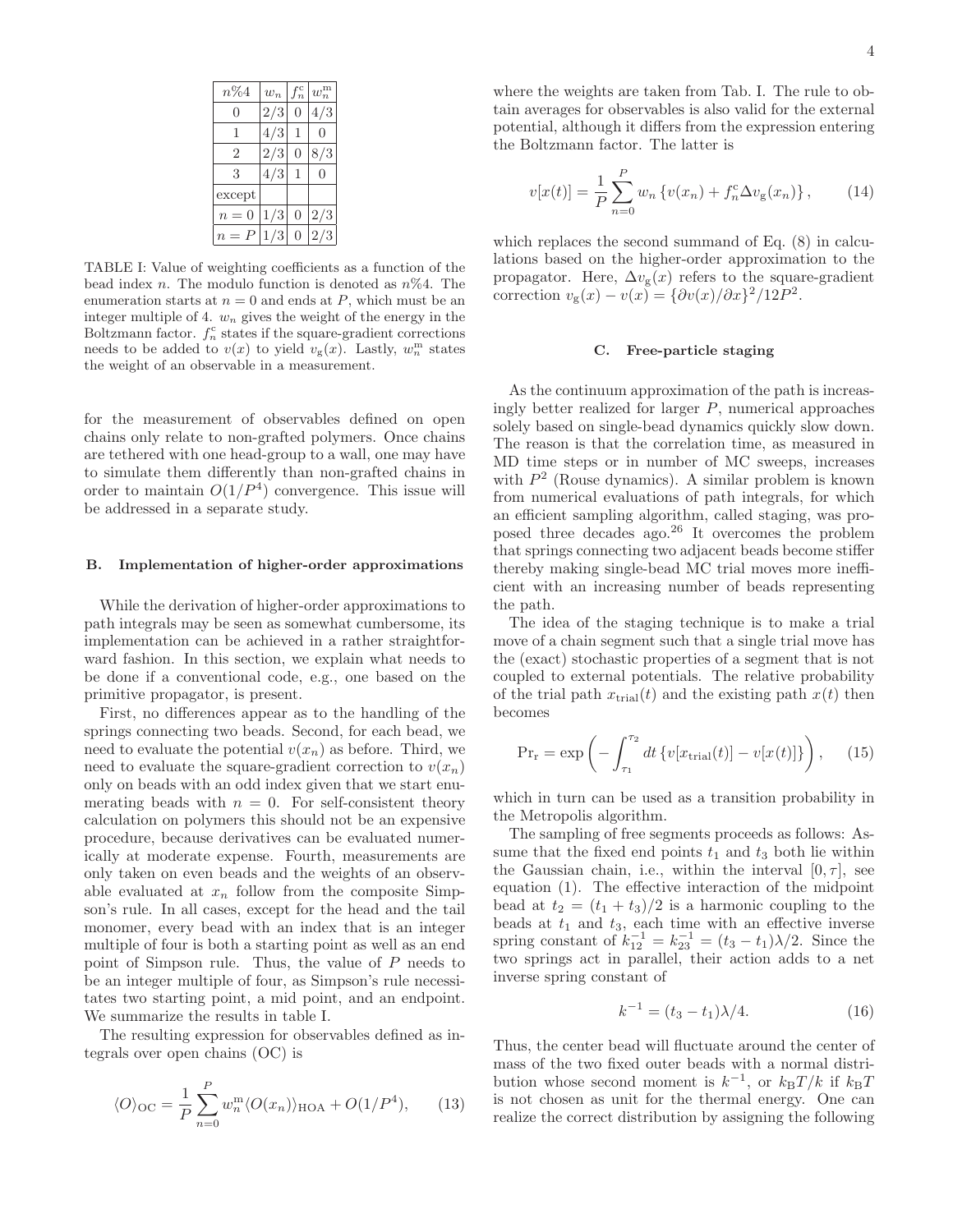value to  $x_{\text{trial}}(t_2)$ 

$$
x_{\text{trial}}(t_2) = \frac{x(t_1) + x(t_3)}{2} + \frac{u_{\text{G}}}{\sqrt{k}},\tag{17}
$$

where  $u_G$  is a Gaussian random variable of zero mean and a standard variance of one. The same procedure also holds for arbitrary physical dimension D. Using variables of the Gaussian chain description, trial coordinates are assigned through

$$
x_{\text{trial}}^{\alpha}(t_2) = \frac{x^{\alpha}(t_1) + x^{\alpha}(t_3)}{2} + \sqrt{\frac{t_3 - t_1}{D\tau}} \frac{u_{\text{G}}^{\alpha}}{2R_{\text{EE}}}, \quad (18)
$$

where for each Cartesian component  $\alpha$  an independent Gaussian random variable  $u_{\rm G}^{\alpha}$  must be drawn.

We now have a new fixed point at  $t = t_2$  and two new midpoints located at, respectively,  $(t_1 + t_2)/2$  and  $(t_2 + t_3)/2$ . These new midpoints can be assigned trial coordinates with the just described scheme, in which, however, trial coordinates need to be used as fixed points on the r.h.s. of Eq. (17). Remaining points in the interval  $t_1 < t < t_3$  can be assigned by iteration.

If a moved chain segment includes an open end of a polymer, the trial move of the end bead can be done similarly as before. The only difference is that the end bead only couples to one starting bead with one effective spring. Thus, for end polymers, we need to modify equation (18) to

$$
x_{\text{trial}}^{\alpha}(\tau) = x^{\alpha}(t_1) + \sqrt{\frac{\tau - t_1}{D\tau}} \frac{u_{\text{G}}^{\alpha}}{R_{\text{EE}}},\tag{19}
$$

In practice, the just given recipe can be implemented in a straightforward fashion, when choosing the indices of the two outer beads,  $n_{1,3} = t_{1,3}P$ , such that they differ by an integer power of two. Note that this does not mean that P itself has to be an integer power of two. It is certainly possible to make staging moves such that the end points are not separated by an integer power of two through an appropriate generalization of the algorithm. However, its description is slightly more involved and its action does not speed up simulations to any significant degree.

The implementation of the staging technique — with or without hard-wall corrections — for the current problem is done as follows: We first pick a monomer in the chain with  $n_1 = \text{int}(uP)$ , where  $0 < u \le 1$  is a uniform random number. (Monomers are numerated from 0 to  $P$ .) We then pick  $n_3$  by adding or alternatively subtracting  $2^{s_{\text{max}}}$  from  $n_1$ , where  $s_{\text{max}}$  is a positive integer. If  $n_3$  lies outside the chain, we shift the chosen segment such that it includes the ends, for example, for  $n_3 > P$ , we move the segment such that the new  $n_3 = P$ corresponds to an end-bead, which then gets resampled as well. Otherwise, we proceed as described above. In one sweep,  $P/2^{s_{\text{max}}}$  such moves are done, which means that we evaluate, on average, the coupling to an external potential once for each monomer. The integer  $s_{\text{max}}$  is usually chosen as large as possible so that an acceptance rate of greater 10% is still achieved. Depending on the nature of the problem, e.g., when the curvature of the external or self-consistent potential varies quickly, it might be beneficial to run a "V"-cycle, in which  $s_{\text{max}}$  is varied between one and an appropriately chosen maximum.<sup>36</sup>

## D. Hard-wall adopted staging

Path-integral simulations can be made not only more efficient but also more quickly converging by introducing appropriate trial moves. For example, the propagator for a particle in a box can be corrected systematically through approximations in terms of winding numbers, see, e.g., Eqs.  $(11)$ – $(12)$  in Ref.<sup>15</sup>. Similarly, one can correct the path integrals for Gaussian chains in front of a hard wall by solving the diffusion equation in the presence of a reflecting wall.<sup>18</sup> The latter can be obtained within a few lines by proceeding as in Ref.<sup>15</sup>, i.e., the (short-time) free-particle propagator follows from

$$
I(\Delta \tau, x_1, x_2) \equiv \langle x_1 | \exp(-\hat{t}/P) | x_2 \rangle \qquad (20)
$$

$$
= \int_{-\infty}^{\infty} dk \Psi_k(x_1) \Psi_k(x_2) \exp(-e_k \Delta \tau/P),
$$

where the kinetic energy operator (still expressed in units of  $k_BT$ ) was defined in equation (9). Here, the  $\Psi_k(x)$  are eigenfunctions of a free particle,  $e_k = k^2/2$  being their eigenenergies in the appropriate unit system.

To turn the free-particle propagator into a hard-wall propagator, we may only integrate over those eigenfunctions that satisfy the boundary condition on the walls, i.e.,  $sin(kx)$  rather than  $exp(ikx)$ . Inserting the  $sin(kx)$ into equation (21) and integrating over non-negative values of  $k$  yields

$$
\rho(x_1, x_2, \sigma) \propto \sinh\left(\frac{x_1 x_2}{\sigma^2}\right) \exp\left\{-\frac{x_1^2 + x_2^2}{2\sigma^2}\right\},\qquad(21)
$$

with

$$
\sigma = \frac{\lambda}{\sqrt{P}}.\tag{22}
$$

The proportionality in Eq. (21) can also be cast in terms of the product of a hard-wall correction factor and the free-particle propagator:

$$
\rho(x_1, x_2, \sigma) \propto \left(1 - e^{-2x_1 x_2/\sigma^2}\right) e^{-(x_1 - x_2)^2/2\sigma^2}.
$$
 (23)

In the context of a particle diffusing in front of a reflective wall located at  $x = 0$ , Eq. (21) gives the (unnormalized) probability (density) of a random walk to end up at  $x_2$  given that it started at  $x_1$ . We can therefore use it to sample the head or tail-monomer of a Gaussian chain, i.e., we use it to replace equation (19) whenever  $x_1$  does not distinctly exceed  $\sigma$ . Details of how this can be achieved are given further below.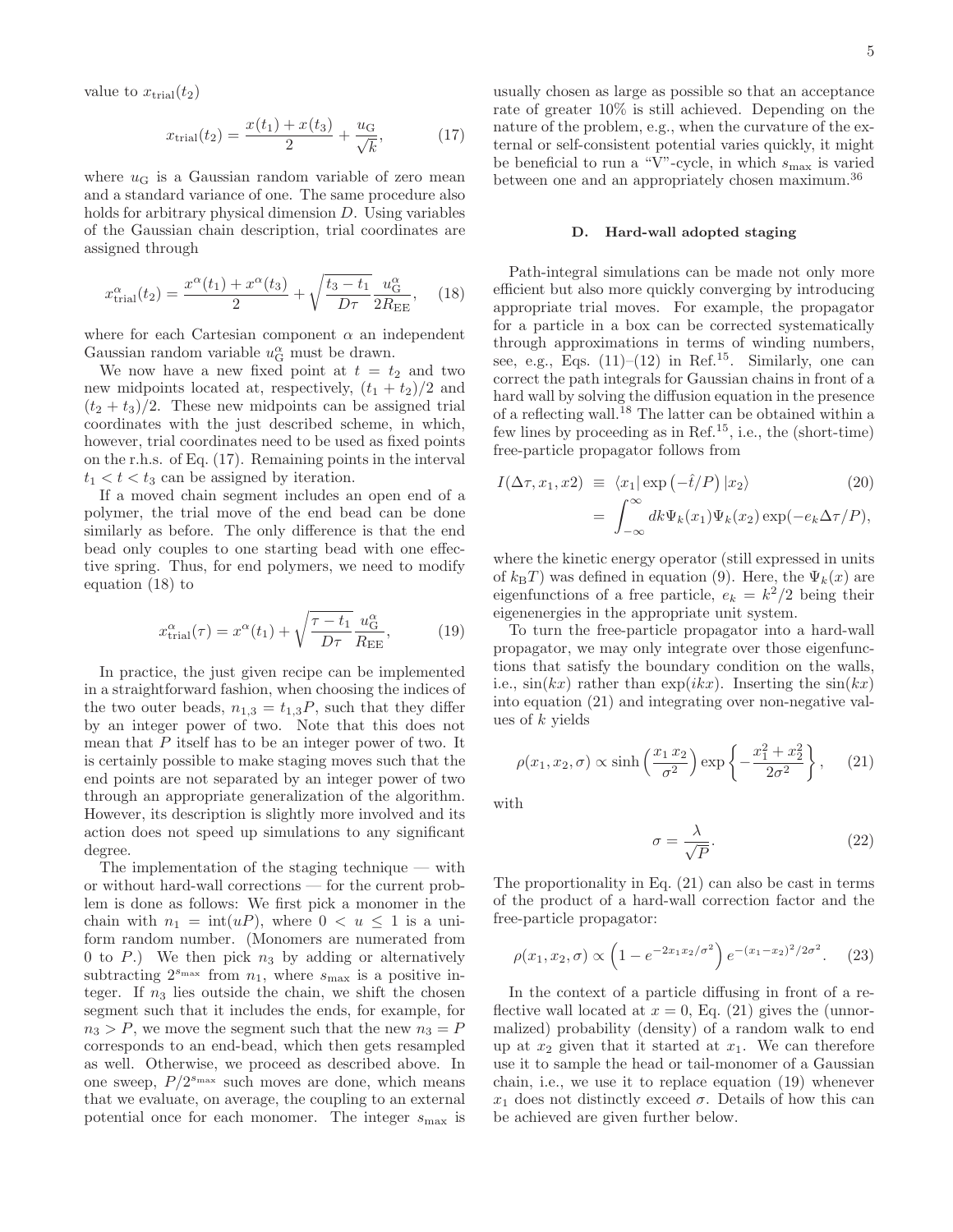In addition to the end-point propagator, we also need the one for "mid-point beads." The probability of a midpoint bead to end up at  $x_2 = x(t_2)$  is proportional to  $\rho(x_1, x_2)\rho(x_2, x_3)$  given that  $x_1 = x(t_1)$  and  $x_3 = x(t_3)$ are fixed and  $t_2 - t_1 = t_3 - t_2$ , i.e.,

$$
\rho_{\rm m}(x_1, x_2, x_3, \sigma) \propto \sinh\left(\frac{x_1 x_2}{\sigma^2}\right) \sinh\left(\frac{x_2 x_3}{\sigma^2}\right) \times \exp\left\{-\frac{x_1^2 + 2x_2^2 + x_3^2}{2\sigma^2}\right\}.
$$
 (24)

The probability distribution  $\rho_m$  deviates from a simple Gaussian if neither  $x_1$  nor  $x_3$  are much greater than  $\sigma$ . We note in passing that when comparing equation (24) with equations from the previous section, one needs to keep in mind that  $\sigma$  relates to  $t_2 - t_1$ , whereas k related to  $t_3 - t_1$ . This explains why there is a prefactor of two in front of  $x_2^2$  in the exponential on the r.h.s. of equation (24) rather than a prefactor of four.

Once the relative probabilities for mid-point beads and end-point beads are known, they can be used to generate trial moves that are distributed exactly according to the distribution of a polymer in front of a hard wall. Unfortunately, only a selected number of distributions can be drawn directly. One possibility to overcome this problem is to incorporate the exact probabilities in terms of an effective, external potential as done, for example, in references<sup>18</sup> and<sup>19</sup>. In this case, the effect of the hard walls on the propagator is discarded in the generation of the trial path and instead moved to the Metropolis step. The disadvantage of this solution is that it risks to decrease the fraction of the chain that can be resampled with a reasonable acceptance rate. For short chains, this may not have to be a large drawback. In the context of quantum mechanics, where values of P beyond 1,000 are not exceptional, this would constitute a serious drawback. However, even for chains as short as  $P = 16$ , significant gains can be made if one can resample the full chain, i.e., 16 monomers, instead of making single or double monomer moves. This is why we choose to implement hard-wall adopted staging moves.

We first discuss how to draw head or tail monomers. As already mentioned, once  $x_1 \gg \sigma$ , one can simply draw from a Gaussian distribution. In our implementation, we considered  $x_1 \geq 6\sigma$  to satisfy that criterion for all practical purposes. At the other end, once  $x_1 \ll \sigma$ , one can approximate the expression  $\sinh(x_1x_2/\sigma^2)$  linearly without affecting the probability distribution in a noticeable way. This time, we see  $x_1 \lesssim \sigma/10$  as being sufficient for  $x_1$  to be called very small. One can then draw  $x_2$  via the heat-bath algorithm, i.e., by solving the equation

$$
u = \int_0^{x_2} dx'_2 \Pr(x'_2),\tag{25}
$$

where  $Pr(x_2)$  is the normalized probability distribution and  $u$  is a uniform random variable on  $[0, 1]$ . In the limit  $x_1 \ll \sigma$ , where  $Pr(x_2) \approx (x_2/\sigma^2) \exp(-x_2^2/2\sigma^2)$ , one then obtains

$$
x_2 = \sigma \sqrt{-2 \ln u}.\tag{26}
$$

6

For  $x_1/\sigma = O(1)$ , i.e., outside the two regimes just discussed, one must resort to alternative strategies. One possibility would be to solve the heat bath equation numerically, e.g., by determining the probability distribution and its integral numerically. However, we found it more effective to run a small MC simulation with which to generate the trial coordinate. The idea is that the true distribution function is approached extremely fast if one can draw (at low CPU-time cost) from a distribution that closely resembles the exact one. We moved the description of this procedure into appendix A, because it might distract from the central content of this section and more importantly because the underlying idea may be interesting in its own right.

To generate trial coordinates for mid-point beads, we proceed in a similar fashion as for end-points, i.e., we draw trial coordinates from the distribution that is exact in the absence of an external potential. This time, we first identify the location  $x_c$  of the maximum of the true distribution function, equation (24). If  $x_c > 6\sigma$ , we can safely sample from a Gaussian, while we resort to drawing  $x_c$  from a short MC simulation otherwise. Technical details are presented in appendix A, where we also demonstrate that exact distributions are reproduced to high accuracy after only one or two MC time steps.

## III. RESULTS

#### A. Convergence tests

#### 1. Open chain in an harmonic potential

To test the convergence of different integration schemes for typical situations, we consider the generic example of an open chain in an harmonic potential. For this purpose, we keep the example from section II A, in which the curvature of the external potential is 64 times the end-to-end stiffness of the (one-dimensional) polymer. Fig. 2 reveals that the simulation result are consistent with our expectations about finite-P discretization errors: The observed deviations appear to scale with  $O(1/P<sup>4</sup>)$  for our HOAbased algorithm while PP-based approaches only achieve  $O(1/P^2)$ . In addition, we find that HOA-based simulations reduce to  $O(1/P^2)$  if measurements of the energy are performed with the trapezoidal rule rather than with a higher-order integration scheme, i.e., when assigning the measuring weight of zero on odd beads, one on start and end bead, and two on all other even beads.

The next convergence test is motivated by applications, in which a hard wall is present. Hard walls induce a polymer depletion close to their surfaces, which in turn leads to a strong, effective attraction towards the wall. The interaction can usually be approximated by a function  $v(x) = v_0\{1-\tanh^2(x/\zeta)\}\,$ , where  $v_0$  and  $\zeta$  represent energy and length scales, respectively. In practical applications, the curvature of the attractive interaction,  $v_0/\zeta^2$ is many times the end-to-end stiffness. We mimic this sit-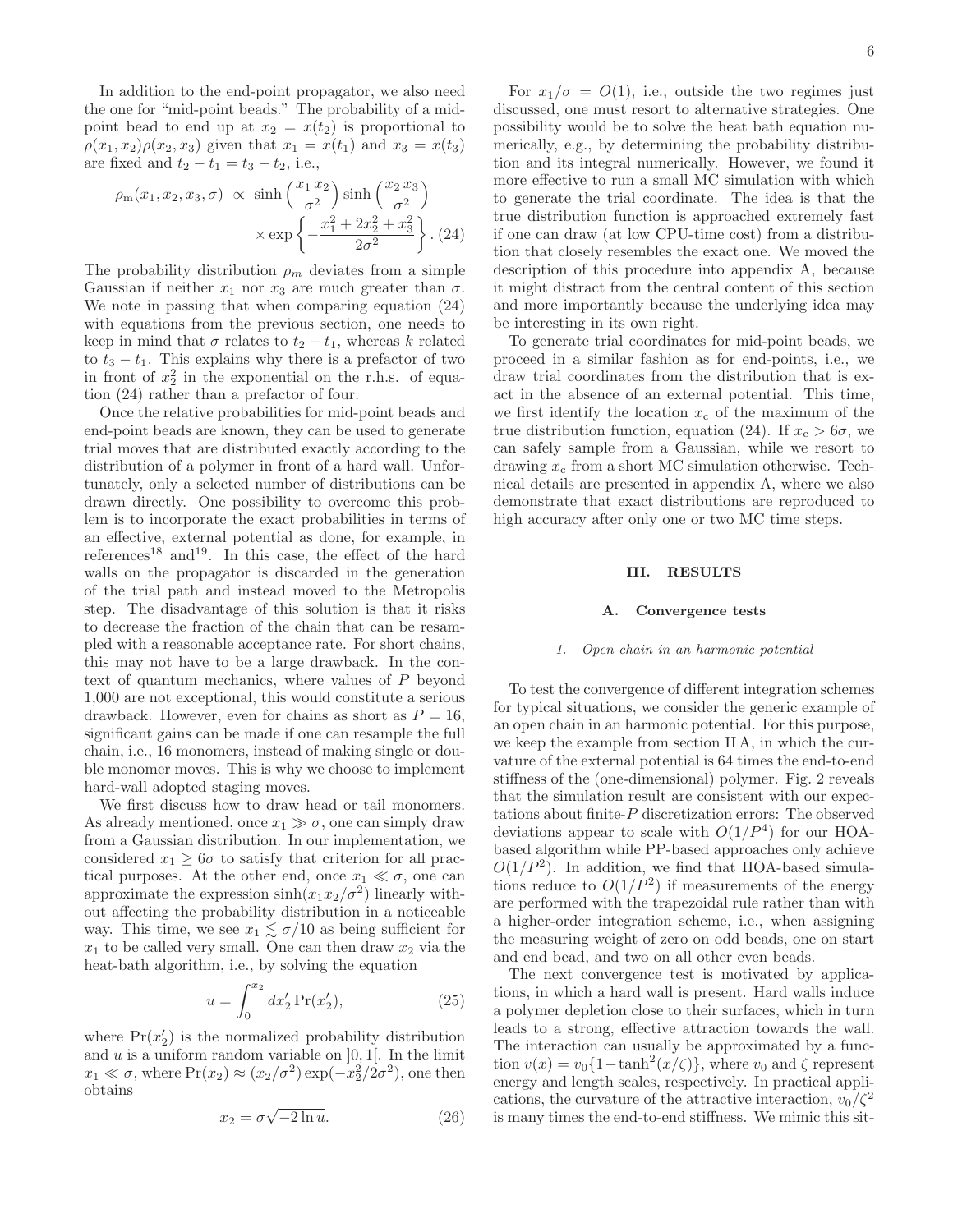

FIG. 2: Convergence of the mean external energy  $\langle v \rangle$  of the open chain introduced in Fig. 1 as a function of  $1/P^2$ , where P is the number of springs of the chain. Blue diamonds and red crosses refer to simulations that are based on, respectively, a higher-order approximation (HOA) or the primitive propagator (PP) algorithm. Lines reflect fits according to  $v_0 + c_1/P^4$ (HOA) and  $v_0 + c_2/P^2$  (PP), where  $v_0$ ,  $c_1$ , and  $c_2$  are fit coefficients. Symbol size corresponds to error bars.

uation by running simulations of a harmonic trap, whose minimum is located right on the surface of the wall. In the new set of calculations, we set the curvature of the harmonic potential to 512 times the end-to-end stiffness.

Fig. 3 reveals that the error analysis is again consistent with the simulations, i.e, the slowly vanishing  $O(1/\sqrt{P})$ hard-wall corrections are clearly revealed, as long as no hard-wall corrections are included. Corrections disappear with  $1/P^2$  once the appropriately adopted staging moves are employed. The situation is a little less clear cut when adding the higher-order corrections to the hardwall propagator. The problem is that the asymptotic convergence does not set in earlier than for the less accurate integration scheme. This behavior is generic for both higher-order approximations and integration schemes diagonalizing part of the Hamiltonian prior to the simulation.<sup>32</sup> Part of the reason is that  $O(1/P^6)$  corrections need to be small in order for the  $O(1/P^4)$  correction to become visible. As a consequence, the leading-order corrections may already be very small and thus within numerical noise, when asymptotic convergence sets in. We note in passing that the combination of hard-wall and HOA propagators only yields a  $1/P<sup>4</sup>$  scaling if the gradient of the potential disappears at the surface of the wall. Since this should be the case for most practical applications, we do not invest efforts into adopting the HOA scheme for hard-wall propagators beyond their simple combination.

It remains to be discussed if one can ascertain the required value for P prior to a Gaussian chain calculation. This question is answered most easily in the framework of the quantum harmonic oscillator. In that case, one is close to being converged when  $k_BT P \gtrsim \hbar\omega_0$ , where  $\omega_0$ is the eigenfrequency of the oscillator, which is propor-



FIG. 3: Convergence of the mean external energy  $\langle v \rangle$  of an open chain in a harmonic trap right next to a wall. Blue diamonds and red crosses refer to simulations that are based on, respectively, a higher-order approximation (HOA) or the primitive propagator (PP) algorithm. These two sets of simulations are produced with hard-wall (HW) adopted staging moves. Green plus signs represent free-particle (FP) simulations produced with the primitive propagator (PP). Lines reflect fits according to  $v_0 + c_1/P^4$  (HW-HOA),  $v_0 + c_2/P^2$ (HW-PP), and  $v_0 + c_3/\sqrt{P}$  (FP-PP), where  $v_0$ ,  $c_1$ ,  $c_2$ , and  $c_3$ are fit coefficients. Fits are conducted for values of P, above which the asymptotic behavior is observed. The green arrow indicates the asymptotic value of the FP-PP fit.

tional to  $\sqrt{k}$ , where k is the curvature of the harmonic potential. This is because for thermal energies exceeding  $\hbar\omega_0$ , the quantum harmonic oscillator resembles its classical counter part quite closely. For the Gaussian chain calculation, one sets  $k_BT = 1$  so that choosing P proportional to  $\sqrt{k}$  should bring one close to convergence. Thus, it should not be necessary for the springs connecting two adjacent beads to be as stiff as the curvature of the potential. This conclusion is supported from the convergence tests presented in this section. Data shown in Fig. 2 correspond to  $k = 64$  and deviations from converged results are already relatively small for  $P = 16$ , that is, for  $P = 2\sqrt{k}$  — assuming our unit system of  $\hbar = m = k_{\text{B}}T = 1$  for quantum or  $R_{\text{EE}}^2/D = k_{\text{B}}T = 1$ for polymer systems. For the hard-wall adopted primitive propagator, we observe that deviations from the exact result are again  $\gtrsim 1\%$  for  $P = 2\sqrt{k}$  in case of the  $k = 512$ system presented in Fig. 3. If adding the higher-order corrections, results are very close to the exact values at much smaller values of P. This, however, is likely a fortuitous cancellation of errors, as higher-order corrections appear to have the opposite sign of the leading term. To conclude, once a reasonable estimate for the maximum curvature of the external or self-consistent potential is known, it is straightforward to choose P.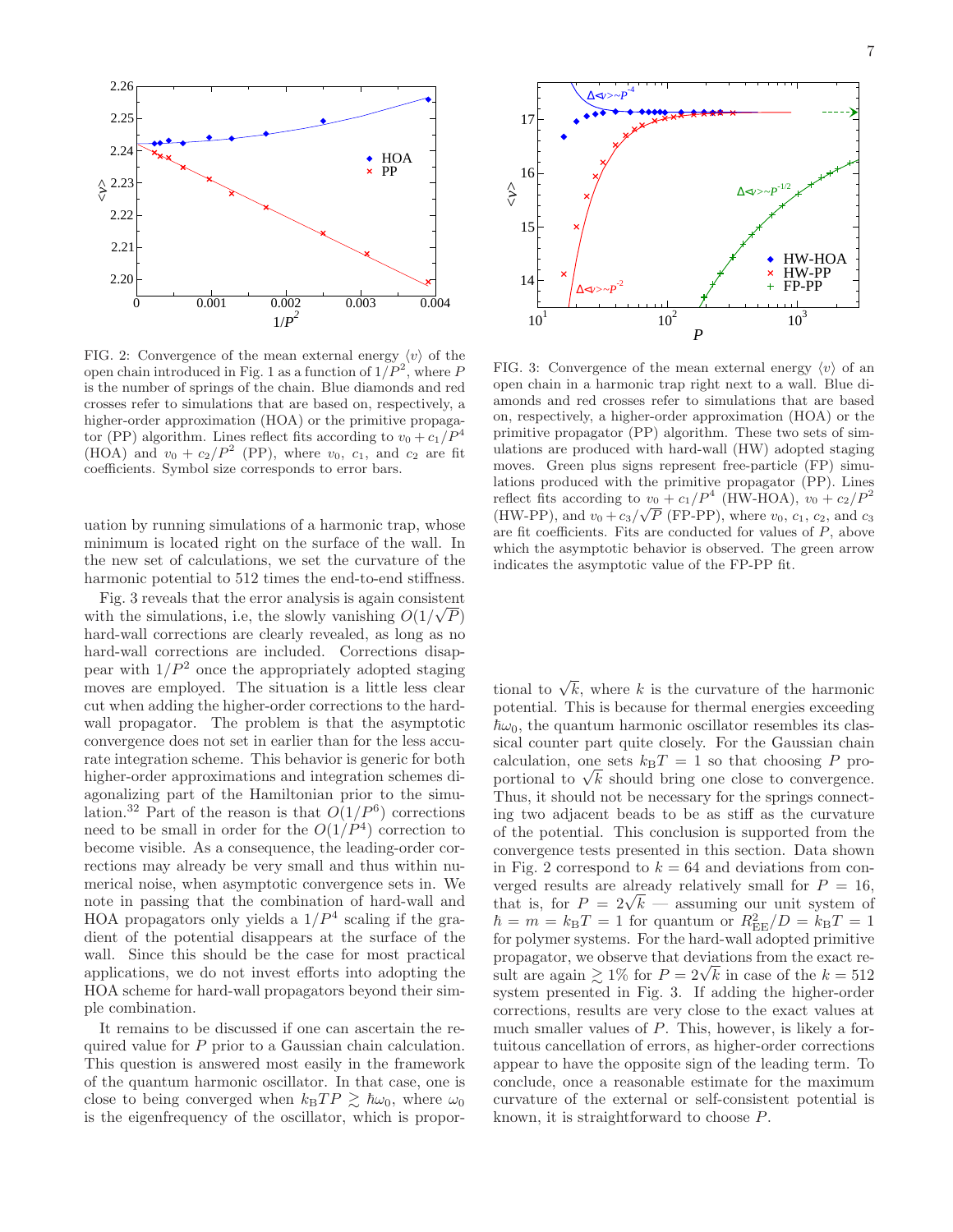# 2. Surface tension of a polymer melt

Using self-consistent field calculation in conjunction with a partial enumeration scheme to compute the singlechain partition function, we study the surface properties of a dense polymer melt in contact with a solid wall in the grandcanonical ensemble.<sup>19</sup> The mean-field interaction in units of  $k_BT$  that a bead at a distance x away from the wall experiences is given by

$$
\frac{v(x)}{P} = \frac{\kappa N}{P} \left[ \phi(x) - 1 \right] \tag{27}
$$

where the dimensionless quantity  $\phi(x)$  is the local bead number density normalized by its value in the bulk.  $\kappa N$ is proportional to the inverse isothermal compressibility and quantifies the repulsion of the chain molecules. In the numerical calculations we use  $\kappa N = 50$ , which is typical for SCMF simulations.<sup>10</sup>

To compute the single-chain partition function, we generate a large number  $N_{\text{conf}} = 10^7$  or  $5 \cdot 10^7$  of onedimensional random walks with independent Gaussian steps of mean-squared length  $\langle b_x^2 \rangle = R_{\text{EE}}^2/(3P)$ . The first bead of each chain molecule is randomly placed in the interval  $0 \le x \le L_x = 2R_{EE}$ . If any bead lays outside this interval the a priori statistical weight of this chain configuration c will be zero,  $w_{c,0} = 0$ ; otherwise  $w_{c,0} = 1$ . The spatial coordinate  $0 \leq x \leq L_x/2$  is discretized into  $N_x = 128$  uniform intervals (slabs), and reflecting boundary conditions are imposed at  $x = L_x/2$ .

In the HW-HOA scheme we initially compute for each chain conformation, c, the following fixed single-chain slab occupancies according to Tab. I

$$
\rho_{c,0}(i_x) = \frac{1}{P} \sum_{n=0,2,\cdots} w_n \Theta_{i_x}(x_n, i_x) \tag{28}
$$

$$
\rho_{c,1}(i_x) = \frac{1}{P} \sum_{n=1,3,\cdots} w_n \Theta_{i_x}(x_n, i_x) \tag{29}
$$

$$
\rho_{c,m}(i_x) = \frac{1}{P} \sum_n w_n^m \Theta_{i_x}(x_n, i_x) \tag{30}
$$

where  $\Theta_{i_x}, i_x = 0, \cdots, N_x - 1$ , is the characteristic function of slab  $i_x$ . Moreover we compute for each chain its HW-weight<sup>18</sup>, see also Eq.  $(23)$ ,

$$
\eta_c = w_{c,0} \prod_{n=1}^{P} \left( 1 - \exp\left[ -\frac{2x_{c,n} x_{c,n-1}}{\langle b_x^2 \rangle} \right] \right) \tag{31}
$$

where  $x_{c,n}$  denotes the x-coordinate of the  $n<sup>th</sup>$  bead on chain configuration c. Using these fixed single-chain slab occupancies and HW-weights, we calculate the statistical weight,  $w_c$ , of chain conformation c, the normalized density profile,  $\phi(i_x)$ , and the single-chain partition function, Q, according to

$$
w_c = \eta_c e^{-\sum_{i_x} \left[ v(i_x) \rho_{c,0}(i_x) + v_g(i_x) \rho_{c,1}(i_x) \right]}
$$

$$
\phi(i_x) = \frac{zN_x}{N_{\text{conf}}} \sum_c w_c \rho_{c,m}(i_x) \tag{32}
$$

$$
\mathcal{Q} = \frac{1}{N_{\text{conf}}} \sum_c w_c = \frac{1}{zN_x} \sum_{i_x} \phi(i_x)
$$

where  $z = 1$  denotes the fugacity, which is adjusted such that  $\phi = 1$  in the bulk. The gradient-corrected interaction is given by (cf. Eq.  $(11)$ )

$$
v_g(i_x) = v(i_x) + \frac{1}{12P^2} \frac{R_{\text{EE}}^2 N_x^2}{3L_x^2} \left[ v(i_x + 1) - v(i_x - 1) \right]^2
$$
\n(33)

Eqs. (27) and (32) are solved self-consistently using a gradient-free Newton technique.

The surface tension  $\gamma$  is computed according to

$$
\omega = -\frac{1}{N_x} \sum_{i_x} \left\{ \phi(i_x) + \frac{\kappa N}{2} \left[ \phi^2 - 1 \right] \right\} (34)
$$

$$
\frac{\gamma R_{\rm EE}^2}{k_{\rm B} T \sqrt{\mathcal{N}}} = \frac{L_x}{2R_{\rm EE}} \left[ \omega - \omega_{\rm bulk} \right] \tag{35}
$$

where  $\omega$  denotes the grandcanonical free energy per molecule in units of  $k_BT$  in the film and  $\omega_{\text{bulk}} = -1$ is the corresponding bulk value.  $\overline{\mathcal{N}} = (nR_{\text{EE}}^3/V)^2$ , with n and V being the number of chains and the volume, respectively, is the invariant degree of polymerization.

We have compared this HW-HOA scheme to the HW-DEH scheme, where we use the HW-weight according to Eq.  $(31)$ , <sup>18, 19</sup> but all monomers contribute uniformly to the slab occupancies and densities,  $w_n = w_n^m$  $P/(P+1)$  and no gradient correction is applied. Lastly we also compute the density profile and the surface tension of the FP-DEH scheme using the free-particle propagator with  $w_n = w_n^m = P/(P + 1)$ ,  $\eta_c = w_{c,0}$  and  $v_g = v$ , which corresponds to the standard discretization of the Edwards Hamiltonian (DEH).

In Fig. 4 depicts the density profile,  $\phi(x)$ , obtained by the three schemes for  $P = 32$  and compares the data to the limit  $P \to \infty$ . For  $\kappa N = 50$  the width of the density profile,  $\zeta_{\infty}/R_{\text{EE}} = \frac{2}{\sqrt{12\kappa N}} \approx 0.08$ <sup>33</sup> is comparable to the bond length  $\sqrt{\langle b_x^2 \rangle / R_{\text{EE}}} = 1/\sqrt{3P} \approx 0.10$ . In the limit  $P \to \infty$  and  $\kappa N \to \infty$  the ground-state approximation is accurate and the density profile takes the form  $\phi_{\text{GS}}(x) =$  $tanh(x/\zeta)$ . Thus, within self-consistent field theory, a polymer melt at a hard wall is similar to the single-chain problem studied in the previous section.

In the self-consistent field calculations, the FP-DEH propagator (without HW-corrections) results in a finite density at the wall.<sup>18,19</sup> The HW-correction, Eq.  $(31)$ , already provides a significant improvement over the FP-DEH scheme, and the HW-HOA approximation for  $P =$ 32 provides indeed very close estimate of the large-P behavior.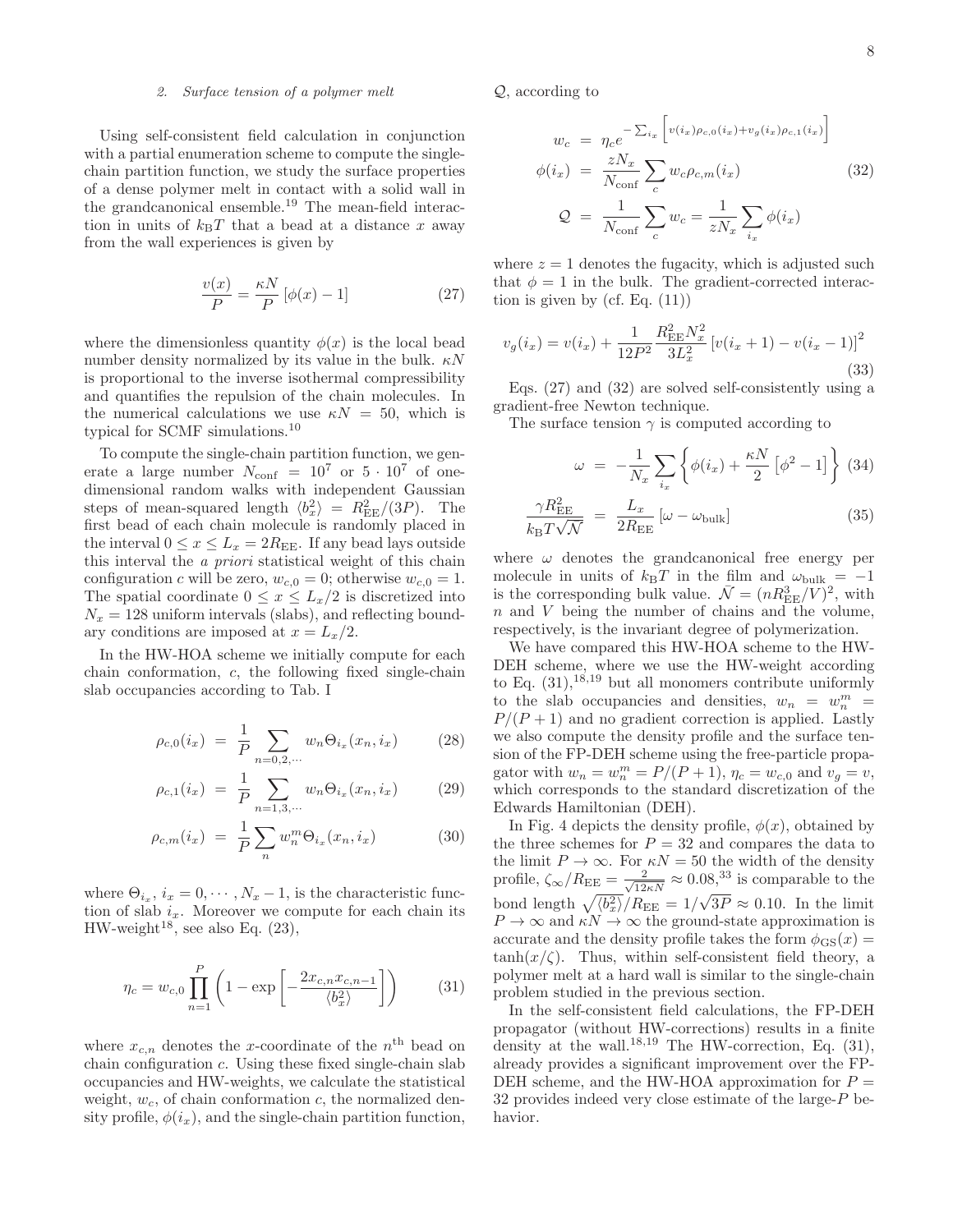

FIG. 4: Comparison of density profiles of a polymer melt with  $\kappa N = 50$  at a hard, solid walls for different discretization schemes at fixed  $P = 32$  with the large-P limit,  $\phi_{\infty}(x)$ . The inset presents the ratio  $\phi_{\infty}(x)/\phi(x)$ .



FIG. 5: Relative error of the surface tension of a polymer melt with  $\kappa N = 50$  and  $\frac{\gamma(\infty)R_{\rm EE}^2}{k_{\rm B}T\sqrt{N}} = 2.75477$  as a function of the chain discretization P. The FP-DEH, HW-DEH and HW-PP schemes yield  $\gamma(P) < \gamma(\infty)$ , whereas the HW-HOA scheme overestimates the asymptotic value,  $\gamma(\infty)$ , of the surface tension. The solid lines indicate the expected power-law behaviour  $1/\sqrt{P}$ ,  $1/P^2$  and  $1/P^4$  for the FP-DEH, HW-PP, and HW-HOA schemes, respectively. The dashed line indicates  $1/P$  scaling.

In the limit of fine discretization and  $\kappa N \to \infty$  the surface tension behaves like  $\frac{\gamma_{\text{GS}} R_{\text{EE}}^2}{k_{\text{B}} T \sqrt{N}} \approx \frac{2}{3} \sqrt{\frac{\kappa N}{3}} \left(1 + \frac{0.58}{\kappa N}\right) \approx$  $2.7532<sup>19</sup>$  and from the extrapolation of the numerical data towards  $P \to \infty$  we obtain  $\frac{\gamma(\infty)R_{\text{EE}}^2}{k_B T \sqrt{\mathcal{N}}} = 2.75477.$ The relative deviation of the calculated surface tension from  $\gamma(\infty)$  are shown in Fig. 5 as a function of chain discretization P. The free-particle (FP) propagator gives rise to large deviations from the Gaussian limit, underestimating  $\gamma(\infty)$ . As expected, the error decreases like  $1/\sqrt{P}$ . The HW-DEH, HW-PP, and HW-HOA schemes significantly improve the estimate. For the P-range that

we have investigated, the relative error of the HW-DEH scheme decreases with a power-law but the effective exponent is slightly smaller than the expected value −2. For large  $P$  the data are compatible with a  $1/P$ -behavior within the error bars. Additionally we have used the HW-scheme with a primitive propagator according to the trapezoidal rule (HW-PP), which assigns only half the weight to the end beads, i.e.,  $w_n = w_n^m = 1$  except for  $n = 0$  and P for which  $w_n = w_n^m = 1/2$ . This HW-PP scheme reduces the relative error compared to the HW-DEH scheme, and the power-law, with which the error decreases, is closer to the expected  $1/P^2$  behavior. Combining the HW-correction and the high-order discretization yields the best results, and the numerical data confirm the expected accuracy  $O(1/P^4)$  of the HW-HOA scheme. Similar to the behavior of the mean energy of a chain in an harmonic trap next to a wall (cf. Fig. 3) the DEH, HW-DEH, and HW-PP schemes underestimate and the HW-HOA discretization overestimates the value compared to the large-P limit.

## 3. Interface tension in a homopolymer blend



FIG. 6: Deviation of the interface tension of the interface tension  $\gamma$  from its asymptotic large-P value,  $\frac{\gamma(\infty)R_{\rm EE}^2}{\gamma(\sqrt{\gamma})R_{\rm EE}^2}$  $k_{\mathrm{B}}T\sqrt{\bar{N}}$  $= 2.68785$ in a symmetric binary polymer blend with  $\chi N = 50$  and  $\kappa N = 1000$ . Symbols present the self-consistent field calculations, whereas lines depict the expected power laws. The right inset highlights the non-monotonic converges of the PPscheme to the asymptotic result. The left inset compare the density profiles, obtained by DEH and HOA-calculations with  $P = 32$ , to the results for large P.

The chain discretization is not only important at the narrow surface of a polymer in contact with a solid substrate but sharp gradients of the polymer density also occur at the surface of a polymer melt in contact with air or at interfaces between strongly incompatible homopolymers or in high- $\chi$  block copolymer materials. Here we illustrate the advantages of the HOA-scheme by considering the interface in a symmetric binary AB homopolymer blend at rather large incompatibility  $\chi N = 50$ . Within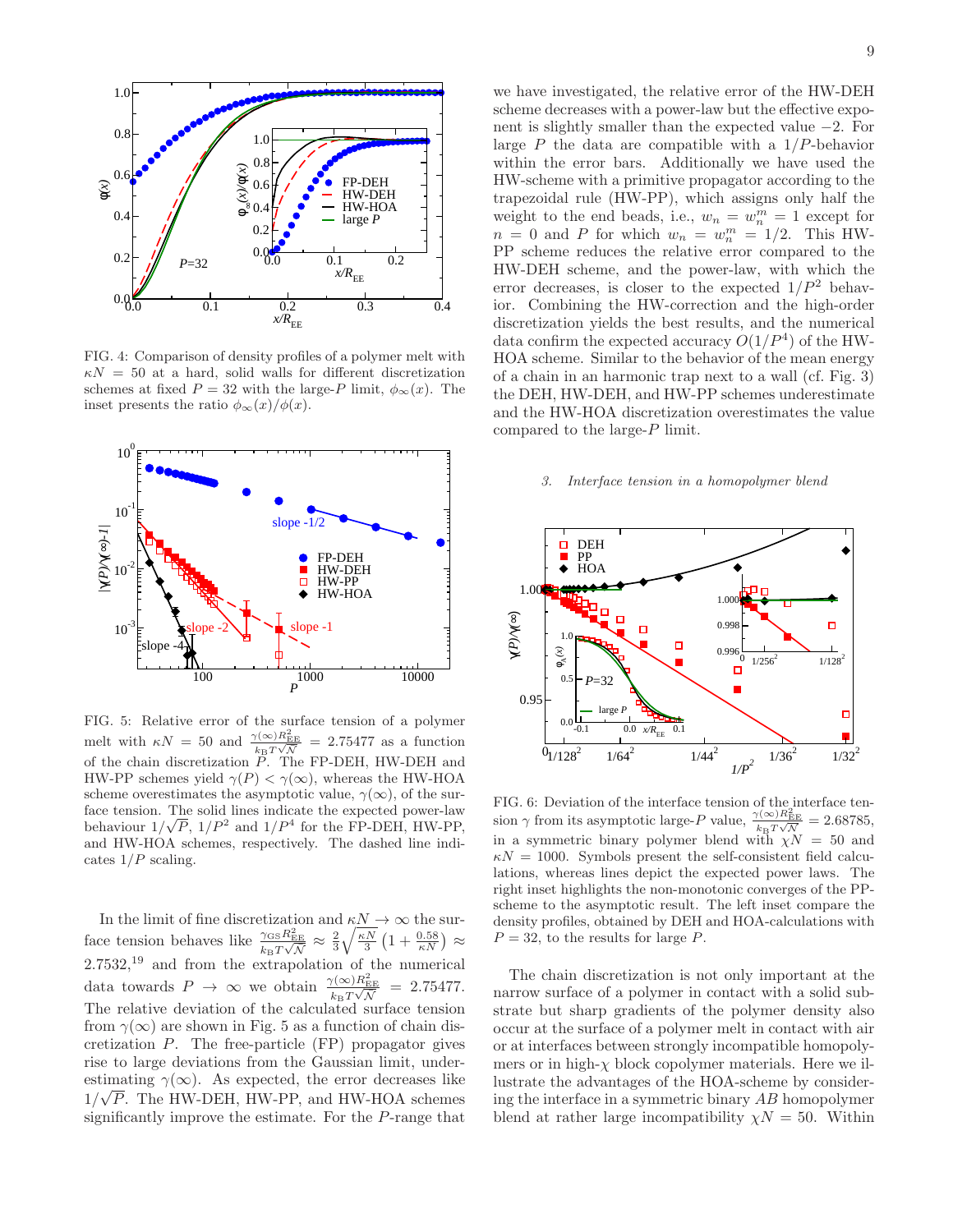the self-consistent field theory or SCMF simulations, A beads at position  $x$  experience the interactions

$$
\frac{v_A(x)}{P} = \frac{\kappa N}{P} \left[ \phi_A(x) + \phi_B(x) - 1 \right] + \frac{\chi N}{P} \phi_B(x) \quad (36)
$$

and a similar expression holds for  $v_B$  acting on B beads. The first term penalizes density fluctuations, and we use  $\kappa N = 1000$  to mimic a nearly incompressible blend. The second term quantifies the repulsion between unlike polymers, and in our calculations we employ the value  $\chi N = 50$  for the combination of Flory-Huggins parameter  $\chi$  and number of segments per chain. We consider a symmetric blend,  $P_A = P_B = P$ , in a system of linear dimension  $L_x/2 = 1.5R_{EE}$  with with reflecting boundaries. Space is discretized into  $N_x = 128$  slabs. In the limit of fine discretization and large incompatibility the interfacial width is given by  $w_{\infty}/R_{\text{EE}} \approx 1/\sqrt{6\chi N} \approx 0.058^{34}$ 

The calculation of the densities,  $\phi_A(x)$  and  $\phi_B(x)$ , and single-chain partition functions proceed similar to Eq. (32) with  $\eta_c = 1$ . Three discretization schemes are used: (1) the discretised Edwards Hamiltonian (DEH) with equal weight of all beads,  $(2)$  the primitive propagator (PP) where the end beads are assigned half the weight, and (3) the higher-order approximation (HOA).

Once, self-consistency between the densities, Eq. (32) with the external fields, Eq. (36), is achieved, the calculations yield the density profiles across the interface. The grandcanonical free energy per molecule in units of  $k_BT$ is computed via

$$
\omega = -\frac{1}{N_x} \sum_{i_x} \left\{ \phi_A + \phi_B + \frac{\kappa N}{2} \left[ \{\phi_A + \phi_B\}^2 - 1 \right] + \chi N \phi_A(i_x) \phi_B(i_x) \right\} \tag{37}
$$

and the interface tension measured by Eq. (35). In the strong segregation limit, the Gaussian chain model predicts  $\frac{\gamma(\infty)R_{\rm EE}^2}{k_{\rm B}T\sqrt{N}} \approx \sqrt{\frac{\chi N}{6}}\left(1+\frac{4\ln 2}{\chi N}\right) \approx 2.727$  for an incompressible system.<sup>34</sup>

The inset of Fig. 6 depicts the density profile across the AB interface for  $P = 32$  obtained by the DEH-scheme and the HOA-scheme and compare the result to the large-P limit, corresponding to the HOA-result with  $P = 1024$ . One observes that the discretization effects result in profiles that are too narrow; the deviation is larger for the DEH-scheme than for the HOA-calculation.

The main panel presents the results for the interface tension  $\gamma$  normalized by the large-P limit  $\frac{\gamma(\infty)R_{\text{EB}}^2}{k_B T \sqrt{N}}$ 2.68785. The PP calculations underestimate the interface tension, the HOA-calculations yield too large values. The expected scaling of the deviation from the large- $P$  limit is indicated by the solid lines. As expected we observe an error of order  $1/P^2$  for the PP-scheme, whereas the HOAcalculations achieve an accuracy of  $O(1/P<sup>4</sup>)$ . The inset presents the convergence of the DEH and PP schemes to  $P \to \infty$ . The PP scheme nicely converges according to a  $1/P^2$  correction; however, the DEH scheme overshoots

the asymptotic value, i.e.,  $\gamma(P)$  exhibits a maximum at large P. This behaviour indicates that the  $1/P^2$ -behavior observed at intermediate  $P$  values is not the true asymptotics but that there may be an additional, albeit small,  $1/P$ -corrections that stems from the errors of integrating the interactions along the chain.

## B. Efficiency test of staging moves

In order to test the efficiency of staging moves, we computed the time auto-correlation functions (ACF) of the end-to-end radius, which is the slowest coordinate in the system. Specifically, we determined

$$
C_{\rm EE}(\Delta t) \equiv \langle R_{\rm EE}(t + \Delta t) R_{\rm EE}(t) \rangle, \tag{38}
$$

where  $t$  enumerates the MC sweeps through the system and  $\Delta t$  is the number of MC sweeps between two observations. The system consists of a harmonic potential of stiffness  $k = 16$ , which is centered at the location of a hard wall, while all other parameters of the Hamiltonian and thermal energy are set to unity. In the simulations, we ran staging moves at a fixed level, i.e., by making  $n$ trial moves for the  $n<sup>th</sup>$  fraction of a chain within each single MC sweep. Thus, one sweep costs roughly the same CPU time at a given value of  $P$ , irrespective of what fraction of the chain is sampled. The deduced autocorrelation times  $(ACT)$  are relatively insensitive to  $P$ , which is why we present them in Fig. 7 as a function of the fraction of the moved chain.



FIG. 7: Inset: End-to-end radius autocorrelation function  $C_{\text{EE}}(\Delta t)$  if  $x = 1/8$  of the chain is resampled with staging. Symbols show simulation results and the full line corresponds to a fit with a stretched exponential. Main graph: Correlation time deduced from  $C_{\text{EE}}(\Delta t)$  for different fractions x of the resampled chain. At small values of  $x$ , the correlation time increases with  $1/x^2$  as indicated by the full line.

At very small chain fractions  $x$ , the staging moves become very inefficient and autocorrelation times increase with  $1/x^2$ . Thus, autocorrelation time is largest in the limit of  $x = 1/P$  corresponding to single-bead staging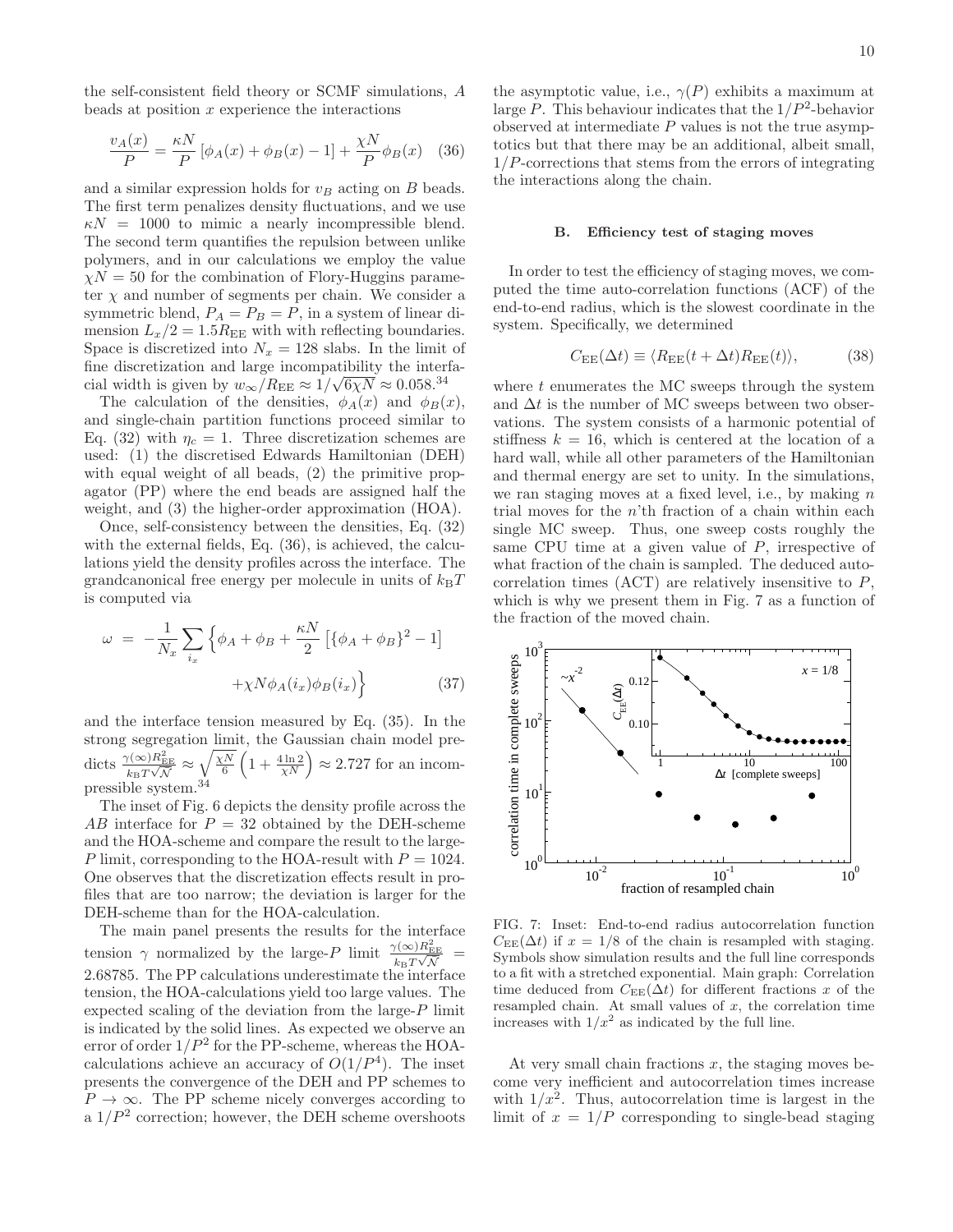moves. At the other end of very large chain fractions, moves can also become inefficient. The reason is that the trial paths stray too far from the positions associated with a sufficiently small potential energy. The optimum fraction is obtained when the effective spring constant connecting the beginning and the end bead of the sampled segment is close to the curvature of the external potential. In heterogeneous systems with zones of high and small potential curvature, it will therefore be beneficial to employ V-cycles. They ensure efficient sampling everywhere while increasing the cost of one sweep only from  $O(P)$  to  $O(P \ln P)$ .

#### IV. CONCLUSIONS

In this work, we demonstrated that high-order decompositions of path integrals — introduced for the effective computation of partition functions of quantummechanical point particles — likewise benefit Gaussianchain simulations in the field of polymer physics. Specifically, the rate of convergence can be increased from the usual  $1/P^2$  to  $1/P^4$ , where P is the number of springs in the harmonic chain. For the method to be useful for open chains, averages along the chain have to be performed with specific weights, which differ from those used for closed chains that are common in path integral calculations. These techniques provide a substantial improvement compared to the standard discretization of the Edwards-Hamiltonian (DEH) and allow us to approximate the behavior of Gaussian chain in rapidly varying external fields with a rather crude chain discretization P. We expect that these techniques will be advantageous, for instance, to simulate (i) mixtures of polymers and nanoparticles, which are characterized by a length-scale separation between the narrow interface of the nanoparticle in contact with polymer melt and the length scale of the spatial arrangement of nanoparticles, or (ii) narrow interfaces in high- $\chi$  block copolymer materials that enable the fabrication of sub-10nm structures.

In addition, we extended the so-called staging algorithm to situation where a reflecting wall is present so that a given fraction of a chain can be sampled in a Monte Carlo simulation at an essentially constant acceptance ratio, no matter how large the discretization. We expect this method to be useful not only for confined chains subjected to an external potential but also for soft, coarse-grained models or DPD models of polymer  $films<sup>35</sup>$ . For external or self-consistent potentials whose derivative disappears on the surface of the wall, the  $1/P<sup>4</sup>$ convergence remains valid by simply combining hard-wall adopted staging with the higher-order decomposition of the path integral.

## Acknowledgments

Calculations were performed at the Neumann Institute for Computing. MM thanks the SFB 1073 TP A03 for financial support.

# Appendix A: Drawing trial coordinates via Monte Carlo from approximate distributions

In this appendix, we discuss in detail how we generate the trial coordinates (for end-point and mid-point beads) in those cases, where we cannot directly relate uniform random numbers to the desired distributions. The idea is that one converges extraordinarily quickly to the exact (free-polymer-in-front-of-a-hard-wall) distribution  $Pr_e(x)$  in a short MC simulation, if one can draw (at small CPU-time cost) from a bias distribution  $Pr<sub>b</sub>(x)$ that is a reasonable approximation to the exact distribution.

If  $x_{old}$  denotes the present coordinate and  $x_{trial}$  a trial coordinate drawn from  $Pr<sub>b</sub>(x)$ , then the transition probability

$$
Pr_{t} = \frac{Pr_{e}(x_{trial}) Pr_{b}(x_{old})}{Pr_{b}(x_{trial}) Pr_{e}(x_{old})}
$$
(A1)

satisfies detailed balance. Thus, the exact distribution is approached more closely with each Metropolis-algorithmbased MC step if the given transition probability is used. In the following, we demonstrate how quickly it is approached in practice for both end-point and mid-point beads.

We first consider an end-point bead from section II D, for which the starting bead  $x_1$  is neither very far nor very close to the wall. One can assume that for  $x_1 > \sigma/\sqrt{2}$ , Gaussian random numbers are reasonable approximations, while for  $x_1 < \sigma/\sqrt{2}$  random numbers produced with equation (26) are good starting points. According to the ideas just presented, we initialize our random variable by drawing it from the respective bias distribution. We then draw a trial coordinate from the same distribution and compute the acceptance probability according to equation (A1). We then iterate as needed. In this procedure, trial coordinates violating the boundary condition are discarded immediately.

Figure 8 gives an impression of how many MC steps are needed so that the trial coordinates approach the desired distribution function for end-point beads. It shows the "worst-case scenario" for both bias distributions, that which case seems to for both bias distributions, that<br>is, for  $x_1 = \sigma/\sqrt{2}$ , which separates the regimes where one or the other bias distribution is taken. One can see that one single time step suffices to produce trialcoordinate distributions that are reasonably close to the exact distribution. Not shown explicitly is that symbols overlap with the exact distribution after one additional move and that another step later, it becomes difficult to ascertain differences between the exact distribution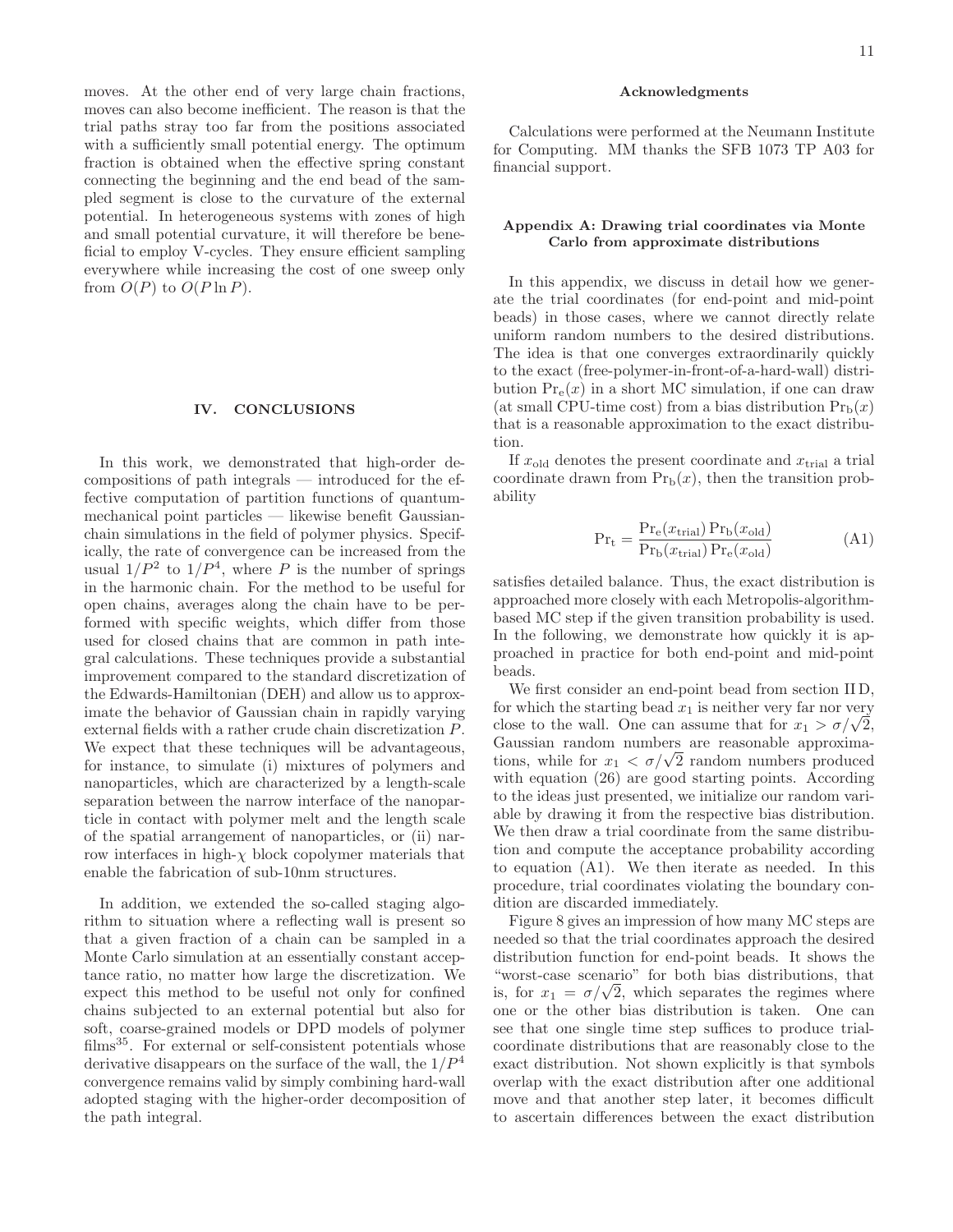functions and those produced by Monte Carlo. In practice, we choose  $int(4x_1/\sigma + 0.5)$  steps for  $x_1 < \sigma/\sqrt{2}$ and  $\inf\{4\exp(-x^2/4\sigma^2)+0.5\}$  steps otherwise, to yield essentially converged distributions.



FIG. 8: Bias functions and probability distribution functions used to approximate the exact distribution function assuming that the random walk starts at  $x_1 = \sigma/\sqrt{2}$  away from a reflecting wall at  $x = 0$ , where  $\sigma$  is the variance of the random walk without walls. The blue dotted lines shows the bias function that is based on equation (21) (wall bias) while the red dotted line refers to a normal distribution (Gaussian bias). Blue circles and red crosses show the corresponding distributions after one single MC move. The black line represents the exact distribution function  $Pr(x_2/\sigma|x_1 = \sigma/\sqrt{2})$  for the end monomer coordinate  $x_2$  given that the random walk starts at position  $x_1 = \sigma/\sqrt{2}$ ,

- $1$  R. P. Feynman, Rev. Mod. Phys. 20, 367 (1948).
- $2$  R. P. Feynman and A. R. Hibbs, Quantum Mechanics and Path Integrals (McGraw-Hill, New York, 1965).
- <sup>3</sup> D. Chandler and P. G. Wolynes, J. Chem. Phys. 74, 4078 (1981).
- <sup>4</sup> H. Kleinert, *Path Integrals in Quantum Mechanics*, *Statis*tics, Polymer Physics, and Financial Markets (World Scientific, Singapore, 2009).
- <sup>5</sup> R. P. Feynman, Ann. Phys. 24, 118 (1963).
- <sup>6</sup> A. O. Caldeira and A. J. Leggett, Physica A 121, 587 (1983).
- <sup>7</sup> E. Helfand and Y. Tagami, J. Polym. Sci. B: Polymer Letters 9, 741 (1971).
- <sup>8</sup> E. Helfand, J. Chem. Phys. 62, 999 (1975).
- <sup>9</sup> M. Müller and G. D. Smith, J. Polym. Sci. B: Polymer Physics 43, 934 (2005).
- $10$  K. C. Daoulas and M. Müller, J. Chem. Phys. 125, 184904 (2006).
- $11\,$  B. J. Berne, Annu. Rev. Phys. Chem. 37, 401 (1986).
- <sup>12</sup> M. E. Tuckerman, B. J. Berne, G. J. Martyna, and M. L. Klein, J. Chem. Phys. 99, 2796 (1993).
- <sup>13</sup> G. H. Fredrickson, V. Ganesan, and F. Drolet, Macromolecules 35, 16 (2002).
- $^{14}\,$  M. Müller and K. C. Daoulas, Phys. Rev. Lett.  ${\bf 107},\,227801$ (2011).

To generate trial coordinates for mid-point beads, we proceed again by using equation (A1). As mentioned in the main text, we first locate (numerically) the point  $x_c$  where the exact distribution has its maximum. It satisfies  $x_c \geq \sigma$  and  $x_c \geq (x_1 + x_3)/2$  and it does not need to be known to very high precision. We then draw Gaussian random numbers with a mean of  $x_{\text{max}}$  and the  $\alpha$  appropriate variance of  $\sigma/\sqrt{2}$ . To investigate the rate rate of convergence, we consider again the "worst-case scenario", where convergence is slowest, i.e., the case for  $x_1 = x_3 \ll \sigma$ , see figure 9.

As for the end-bead distribution function, good resemblance to the exact distribution is obtained after a single MC step for the mid-point beads: the boundary condition  $Pr(x_2) = 0$  and  $Pr(x_2) \propto x_2$  (end beads) as well as  $Pr(x_2) \propto x_2^2$  (mid-point beads) are satisfied after one single Monte Carlo step, though the prefactors still have small errors. This time, two MC steps are only almost sufficient to reproduce the exact distribution function to within symbol size of the graphs. In production runs, we set the number of steps to  $\int [5(1.2-\tanh(x_C/4\sigma))^2]$  and thereby reach sufficient convergence for all practical purposes, though half the number of steps produce identical results within our stochastic error.

- $15$  M. H. Müser and B. J. Berne, J. Chem. Phys.  $107, 571$ (1997).
- <sup>16</sup> P. E. Rouse, J. Chem. Phys. **21**, 1272 (1953).
- $17$  M. H. Müser, Comp. Phys. Comm.  $147$ , 83 (2002).
- <sup>18</sup> A. Ramirez-Hernandez, F. A. Detcheverry, and J. J. de Pablo, J. Chem. Phys. 133, 64905 (2010).
- <sup>19</sup> M. Müller, B. Steinmüller, K. C. Daoulas, A. Ramirez-Hernandez, and J. J. de Pablo, Phys. Chem. Chem. Phys. 13, 10491 (2011).
- <sup>20</sup> S. A. Chin, Phys. Lett. A **226**, 344 (1997).
- S. J. Jang, S. M. Jang, and G. A. Voth, J. Chem. Phys. 115, 7832 (2001).
- $22$  A. Ranjan, J. Qin, and D. C. Morse, Macromolecules 41, 942 (2008).
- <sup>23</sup> D. J. Audus, K. T. Delaney, H. D. Ceniceros, and G. H. Fredrickson, Macromolecules 46, 8383 (2013).
- <sup>24</sup> I. Szleifer and M. A. Carignano, Adv. Chem. Phys. 94, 165 (1996).
- $25$  M. Müller and A. Werner, J. Chem. Phys. 107, 10764 (1997).
- $^{26}$  M. Sprik, M. L. Klein, and D. Chandler, Phys. Rev. B 31, 4234 (1985).
- $27$  D. Marx and M. H. Müser, J. Phys.-Condens. Matt. 11, R117 (1999).
- H. F. Trotter, Proc. Am. Math. Soc. 10, 545 (1959).